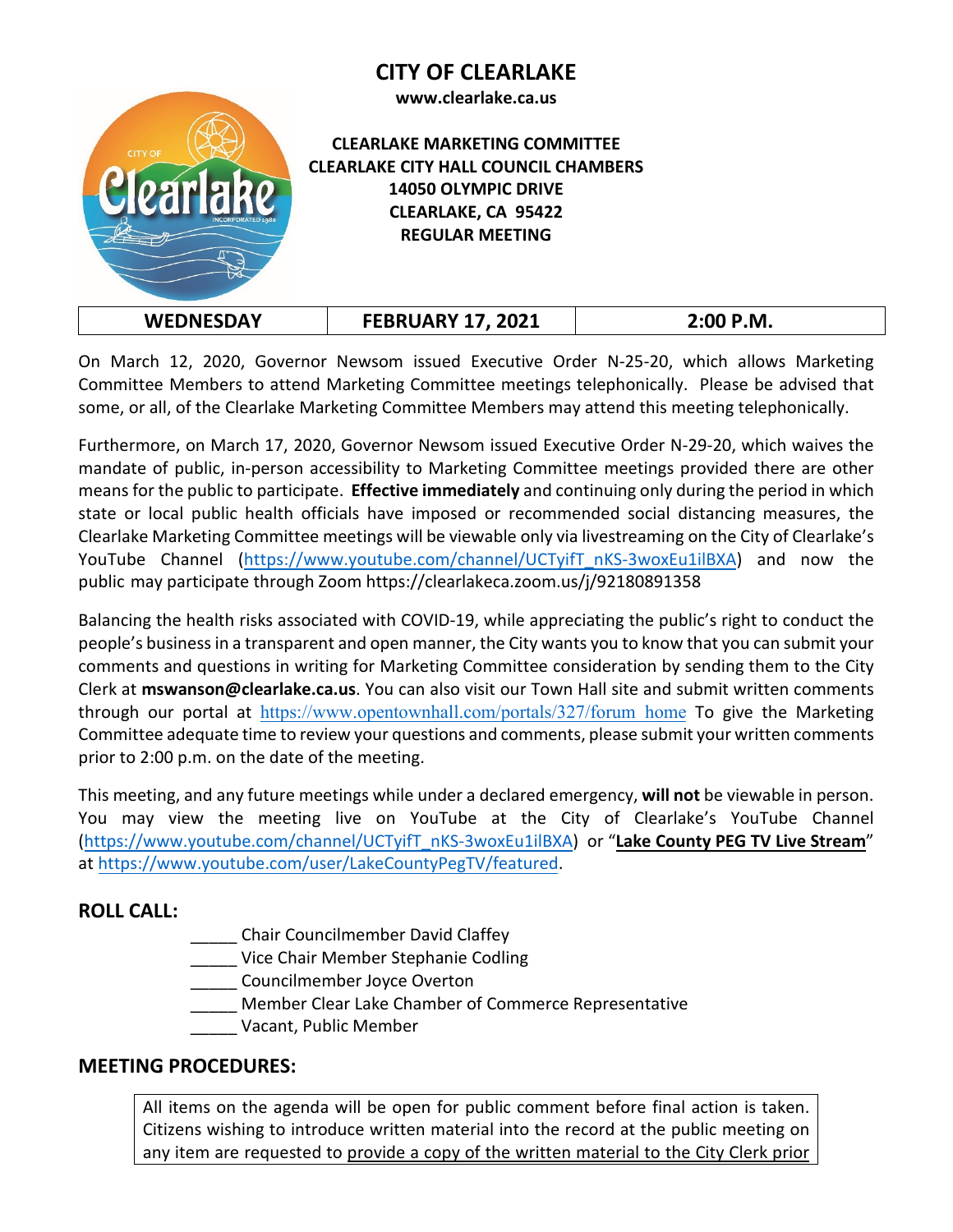to the meeting date so that the material may be distributed to the Committee prior to the meeting. Speakers must restrict comments to the item as it appears on the agenda and stay within a three-minute time limit. The Chair has the discretion of limiting the total discussion time for an item. As a courtesy to others, please turn off cell phones and any other distracting devices.

## **PUBLIC COMMENT:**

### **During the Marketing Committee meeting, public comment will be accepted via email and through the City's Town Hall portal. If you would like to comment remotely, please follow the protocols below:**

- Send comments via email to the City Clerk at [mswanson@clearlake.ca.us](mailto:mswanson@clearlake.ca.us) or via the City's Town Hall portal prior to the commencement of the Marketing Committee meeting.
- Members of the public may also now view the meeting directly through the Zoom link.
- Identify the subject you wish to comment on in your email's subject line or in your Town Hall submission.
- Each public comment emailed to the City Clerk will be read aloud by the Chair or a member of staff for up to three minutes or will be displayed on a screen.
- Public comment emails and Town Hall public comment submissions which are received after the beginning of the meeting will not be included in the record.

### **BUSINESS:**

- 1) Continued Discussion of 2021 Committee Goals *Recommended Action:* Discuss and provide direction to staff
- 2) Discussion of 2021 Events *Recommended Action:* Discuss and provide direction to staff
- 3) Business Attraction Review *Recommended Action:* Discuss and provide direction to staff

## **CITY MANAGER AND MEMBER REPORTS**

## **FUTURE AGENDA ITEMS**

## **ADJOURNMENT**

### AMERICANS WITH DISABILITY ACT (ADA) REQUESTS

If you need disability-related modification or accommodation, including auxiliary aids or services, to participate in this meeting, please contact Melissa Swanson, City Clerk, at the Clearlake City Hall, 14050 Olympic Drive, Clearlake, California 95422, phone (707) 994-8201, ext. 106, or via email at mswanson@clearlake.ca.us at least 72 hours prior to the meeting, to allow time to provide for special accommodations.

#### AGENDA REPORTS

Staff reports for each agenda item are available for review at [www.clearlake.ca.us.](http://www.clearlake.ca.us/)

Any writings or documents pertaining to an open session item provided to a majority of the Committee less than 72 hours prior to the meeting, shall be made available for public inspection at the front counter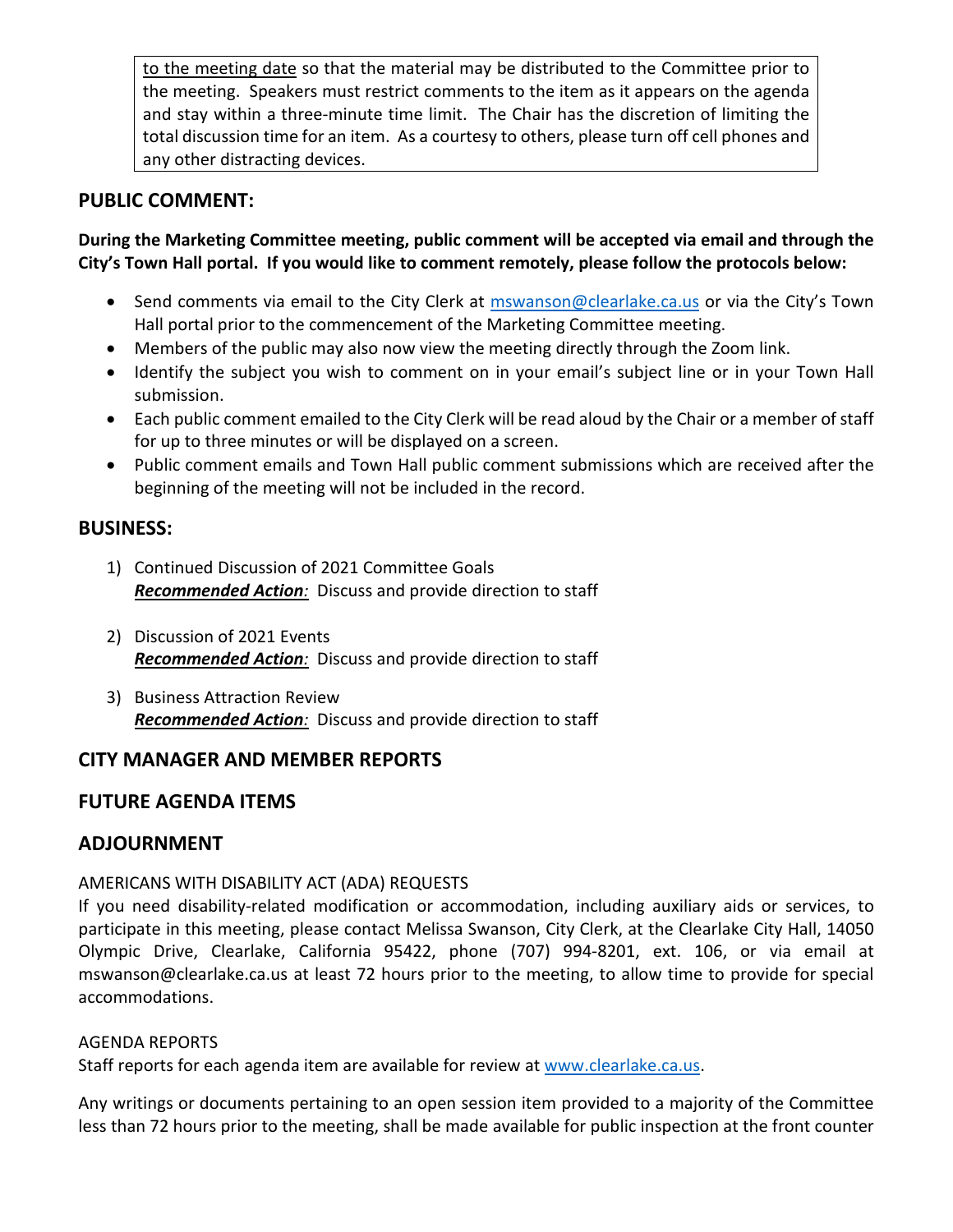at City Hall located at 14050 Olympic Drive during normal business hours, or on the City's website at [www.clearlake.ca.us.](http://www.clearlake.ca.us/)

POSTED: February 12, 2021

\_\_\_\_\_\_\_\_\_\_\_\_\_\_\_\_\_\_\_\_\_\_\_\_\_\_\_\_\_

Melissa Swanson, Administrative Services Director/City Clerk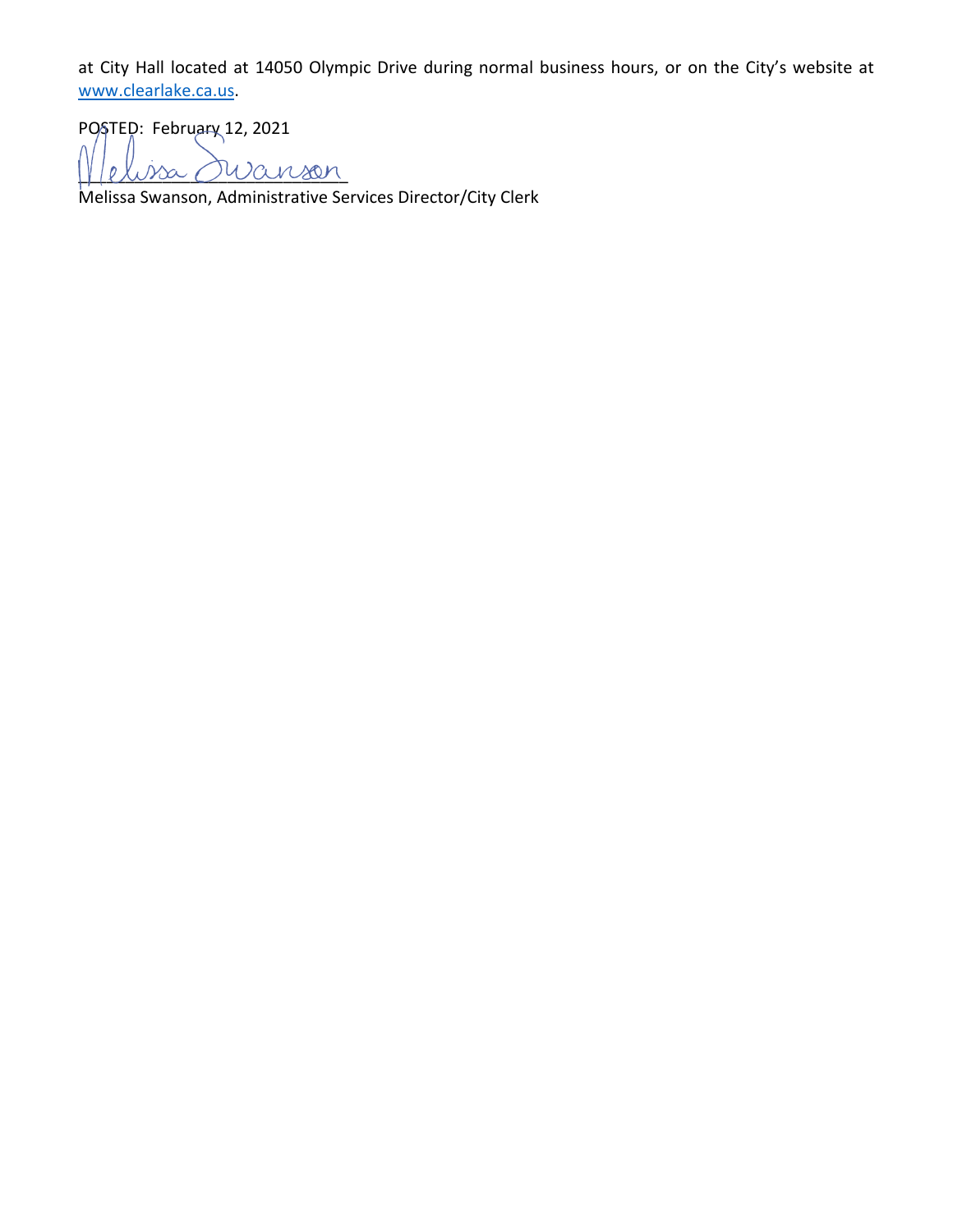# **February 2021**

|                |               |               | February 2021  |                |          |                     |                |                     |                     | March 2021           |                |                |                     |
|----------------|---------------|---------------|----------------|----------------|----------|---------------------|----------------|---------------------|---------------------|----------------------|----------------|----------------|---------------------|
| Su             | Mo            | Tu            | We             | Th             | Fr       | Sa                  | Su             | Mo                  | Tu                  | We                   | Th             | Fr             | Sa                  |
| 14<br>21<br>28 | 8<br>15<br>22 | 9<br>16<br>23 | 10<br>17<br>24 | 11<br>18<br>25 | 19<br>26 | 6<br>13<br>20<br>27 | 14<br>21<br>28 | 8<br>15<br>22<br>29 | 9<br>16<br>23<br>30 | 10<br>17<br>24<br>31 | 11<br>18<br>25 | 12<br>19<br>26 | 6<br>13<br>20<br>27 |

| SUNDAY          | <b>MONDAY</b> | TUESDAY        | WEDNESDAY                                                                     | THURSDAY       | FRIDAY | SATURDAY          |
|-----------------|---------------|----------------|-------------------------------------------------------------------------------|----------------|--------|-------------------|
| Jan 31          | Feb 1         | $\overline{c}$ | $\overline{3}$                                                                | $\overline{4}$ | 5      | 6                 |
| $\overline{7}$  | $\,8\,$       | $\mathsf 9$    | $10\,$                                                                        | 11             | 12     | 13                |
| 14              | 15            | 16             | 17<br>2:00pm Marketing<br>Meeting (Council<br>Chambers ) - Tina<br>Viramontes | $18$           | 19     | $20\,$            |
| 21              | 22            | 23             | 24                                                                            | 25             | 26     | 27                |
| 28              | Mar 1         | $\overline{2}$ | $\overline{3}$                                                                | $\overline{4}$ | 5      | $6\,$             |
| Tina Viramontes |               |                | $\overline{1}$                                                                |                |        | 2/12/2021 3:31 PM |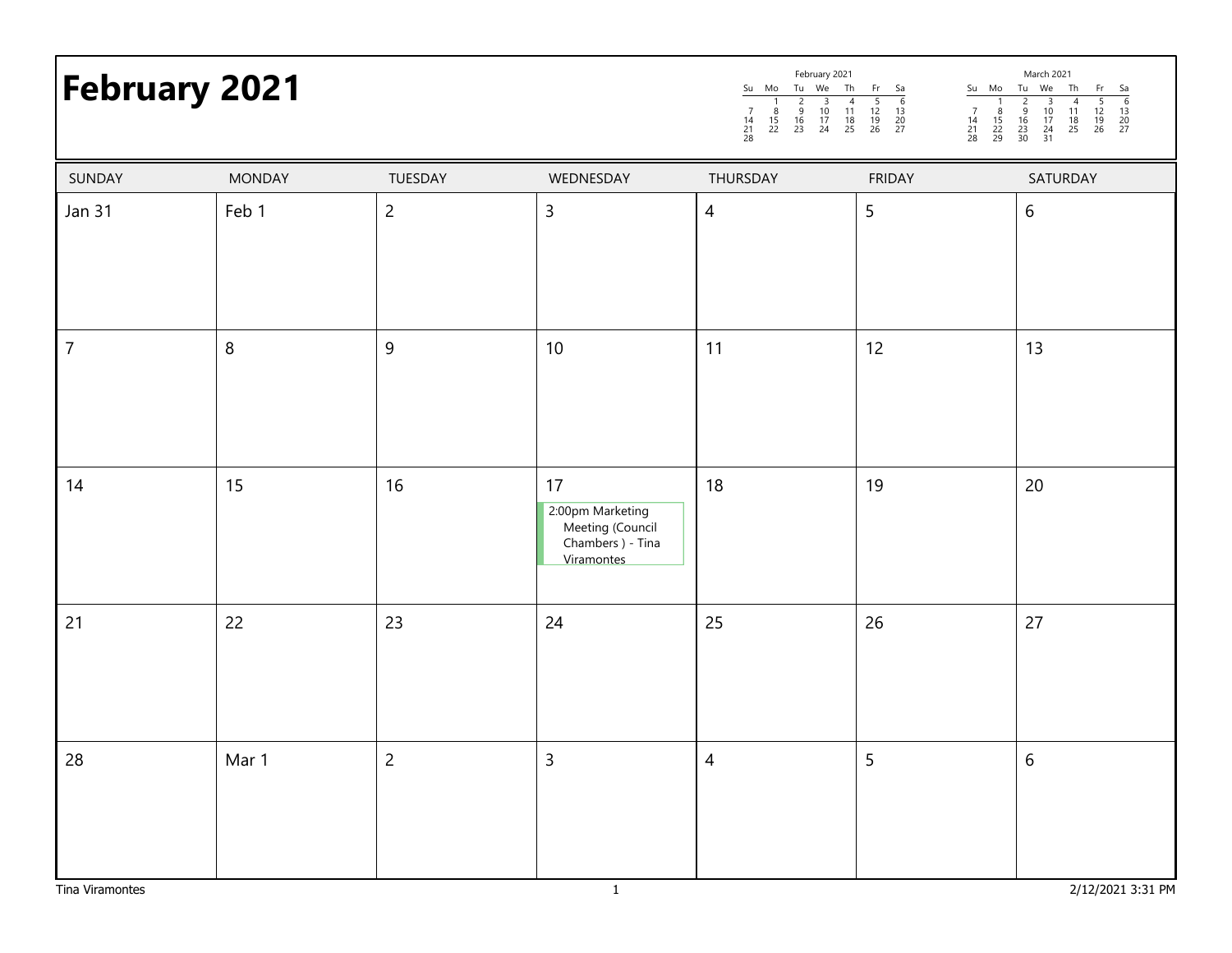| <b>March 2021</b> |               |                |                                                                               |                | March 2021<br>April 2021<br>Su Mo Tu We Th<br>Su Mo Tu We Th Fr Sa<br>$\frac{Fr}{2}$ $\frac{3}{9}$ $\frac{9}{10}$<br>$\frac{16}{23}$ $\frac{17}{24}$<br>$\begin{array}{@{}c@{\hspace{1em}}c@{\hspace{1em}}c@{\hspace{1em}}}\n \hline\n 5 & 6 \\  12 & 13 \\  19 & 20 \\  26 & 27\n \end{array}$<br>$\frac{4}{11}$<br>$\frac{18}{25}$<br>$\begin{array}{c} 4 \\ 11 \\ 18 \\ 25 \end{array}$<br>$\frac{8}{15}$<br>22<br>29<br>$\frac{5}{12}$<br>$\frac{12}{19}$<br>26<br>$\begin{array}{c} 6 \\ 13 \\ 20 \\ 27 \end{array}$<br>$\begin{array}{c} 7 \\ 14 \\ 21 \\ 28 \end{array}$<br>$\frac{8}{15}$<br>22<br>29<br>$\begin{array}{c} 14 \\ 21 \\ 28 \end{array}$<br>$\begin{array}{c} 16 \\ 23 \\ 30 \end{array}$ |                                                                                                    |  |  |
|-------------------|---------------|----------------|-------------------------------------------------------------------------------|----------------|-----------------------------------------------------------------------------------------------------------------------------------------------------------------------------------------------------------------------------------------------------------------------------------------------------------------------------------------------------------------------------------------------------------------------------------------------------------------------------------------------------------------------------------------------------------------------------------------------------------------------------------------------------------------------------------------------------------------|----------------------------------------------------------------------------------------------------|--|--|
| SUNDAY            | <b>MONDAY</b> | TUESDAY        | WEDNESDAY                                                                     | THURSDAY       | <b>FRIDAY</b>                                                                                                                                                                                                                                                                                                                                                                                                                                                                                                                                                                                                                                                                                                   | SATURDAY                                                                                           |  |  |
| Feb 28            | Mar 1         | $\overline{c}$ | $\overline{3}$                                                                | $\overline{4}$ | $\mathsf S$                                                                                                                                                                                                                                                                                                                                                                                                                                                                                                                                                                                                                                                                                                     | $6\,$<br>6:00am Copy: Best Bass<br>Fishing Tournament -<br>RedBud Park - Tina<br><b>Viramontes</b> |  |  |
| $\boldsymbol{7}$  | $\, 8$        | $9\,$          | $10\,$                                                                        | 11             | 12                                                                                                                                                                                                                                                                                                                                                                                                                                                                                                                                                                                                                                                                                                              | 13                                                                                                 |  |  |
| 14                | 15            | 16             | 17<br>2:00pm Marketing<br>Meeting (Council<br>Chambers ) - Tina<br>Viramontes | 18             | 19                                                                                                                                                                                                                                                                                                                                                                                                                                                                                                                                                                                                                                                                                                              | 20                                                                                                 |  |  |
| 21                | 22            | 23             | 24                                                                            | 25             | 26                                                                                                                                                                                                                                                                                                                                                                                                                                                                                                                                                                                                                                                                                                              | 27                                                                                                 |  |  |
| 28                | 29            | 30             | 31                                                                            | Apr 1          | $\overline{c}$                                                                                                                                                                                                                                                                                                                                                                                                                                                                                                                                                                                                                                                                                                  | $\mathsf{3}$                                                                                       |  |  |

March 2021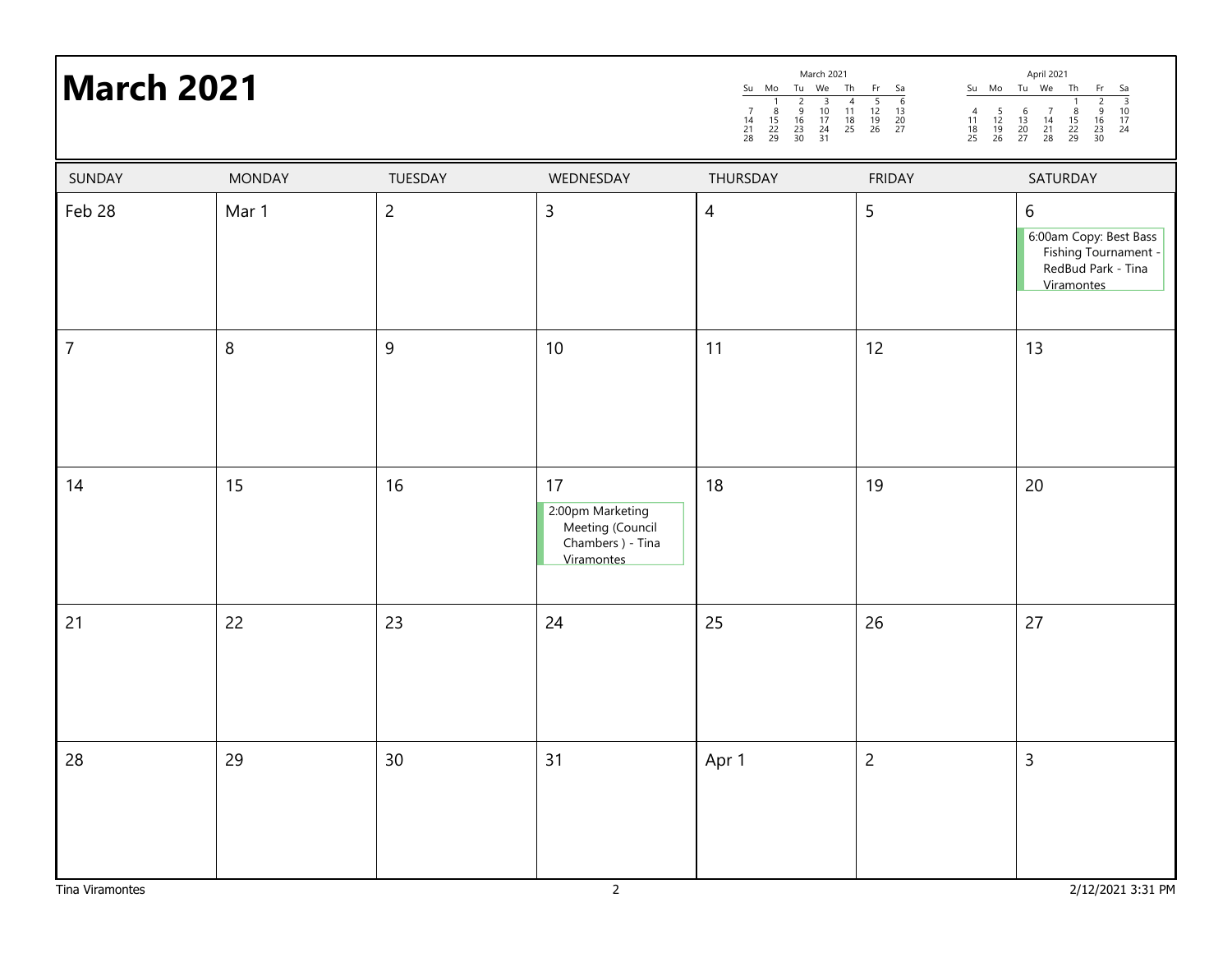# **April 2021 April 2021 April 2021 April 2021 April 2021 April 2021 April 2021 April 2021 April 2021**

| Aprii 2021                                                                                                         |               |         |                                                                               | Su Mo<br>Tu We<br>Th<br>$\begin{array}{c} 6 \\ 13 \\ 20 \\ 27 \end{array}$<br>$\begin{array}{c} 4 \\ 11 \\ 18 \\ 25 \end{array}$<br>$\frac{5}{12}$<br>$\frac{12}{19}$<br>26<br>$\begin{array}{c} 7 \\ 14 \\ 21 \\ 28 \end{array}$<br>$\frac{8}{15}$<br>22<br>29 | Fr<br>$\begin{array}{r} 5a \\ \hline 3 \\ 10 \\ 17 \\ 24 \end{array}$<br>Su Mo<br>$\frac{2}{9}$<br>$\frac{16}{23}$<br>$\frac{23}{30}$<br>$\begin{array}{c}\n 2 \\  9 \\  16 \\  23 \\  30\n \end{array}$<br>$\frac{3}{10}$<br>$\frac{17}{24}$<br>$\frac{24}{31}$ | Tu We<br>Th<br>Fr.<br>Sa<br>$\begin{array}{c} 6 \\ 13 \\ 20 \\ 27 \end{array}$<br>$\begin{array}{c} 4 \\ 11 \\ 18 \\ 25 \end{array}$<br>$\frac{5}{12}$<br>$\frac{12}{19}$<br>26<br>8<br>$\frac{14}{21}$<br>28<br>$\frac{15}{22}$<br>22<br>29 |
|--------------------------------------------------------------------------------------------------------------------|---------------|---------|-------------------------------------------------------------------------------|-----------------------------------------------------------------------------------------------------------------------------------------------------------------------------------------------------------------------------------------------------------------|------------------------------------------------------------------------------------------------------------------------------------------------------------------------------------------------------------------------------------------------------------------|----------------------------------------------------------------------------------------------------------------------------------------------------------------------------------------------------------------------------------------------|
| SUNDAY                                                                                                             | <b>MONDAY</b> | TUESDAY | WEDNESDAY                                                                     | THURSDAY                                                                                                                                                                                                                                                        | <b>FRIDAY</b>                                                                                                                                                                                                                                                    | SATURDAY                                                                                                                                                                                                                                     |
| Mar 28                                                                                                             | 29            | 30      | 31                                                                            | Apr 1                                                                                                                                                                                                                                                           | $\overline{c}$                                                                                                                                                                                                                                                   | $\mathsf{3}$                                                                                                                                                                                                                                 |
| 4                                                                                                                  | 5             | 6       | $\overline{7}$                                                                | $\, 8$                                                                                                                                                                                                                                                          | $\boldsymbol{9}$                                                                                                                                                                                                                                                 | 10                                                                                                                                                                                                                                           |
| 11<br>5:00am Lake County<br>High School Fishing<br>Club - Bass<br>Tournament -<br>RedBud Park - Tina<br>Viramontes | 12            | 13      | 14                                                                            | 15                                                                                                                                                                                                                                                              | 16                                                                                                                                                                                                                                                               | 17<br>6:00am Best Bass Fishing<br>Tournament -<br>RedBud Park - Tina<br>Viramontes                                                                                                                                                           |
| 18                                                                                                                 | 19            | 20      | 21<br>2:00pm Marketing<br>Meeting (Council<br>Chambers ) - Tina<br>Viramontes | 22                                                                                                                                                                                                                                                              | 23                                                                                                                                                                                                                                                               | 24                                                                                                                                                                                                                                           |
| 25                                                                                                                 | 26            | 27      | 28                                                                            | 29                                                                                                                                                                                                                                                              | 30                                                                                                                                                                                                                                                               | May 1                                                                                                                                                                                                                                        |

April 2021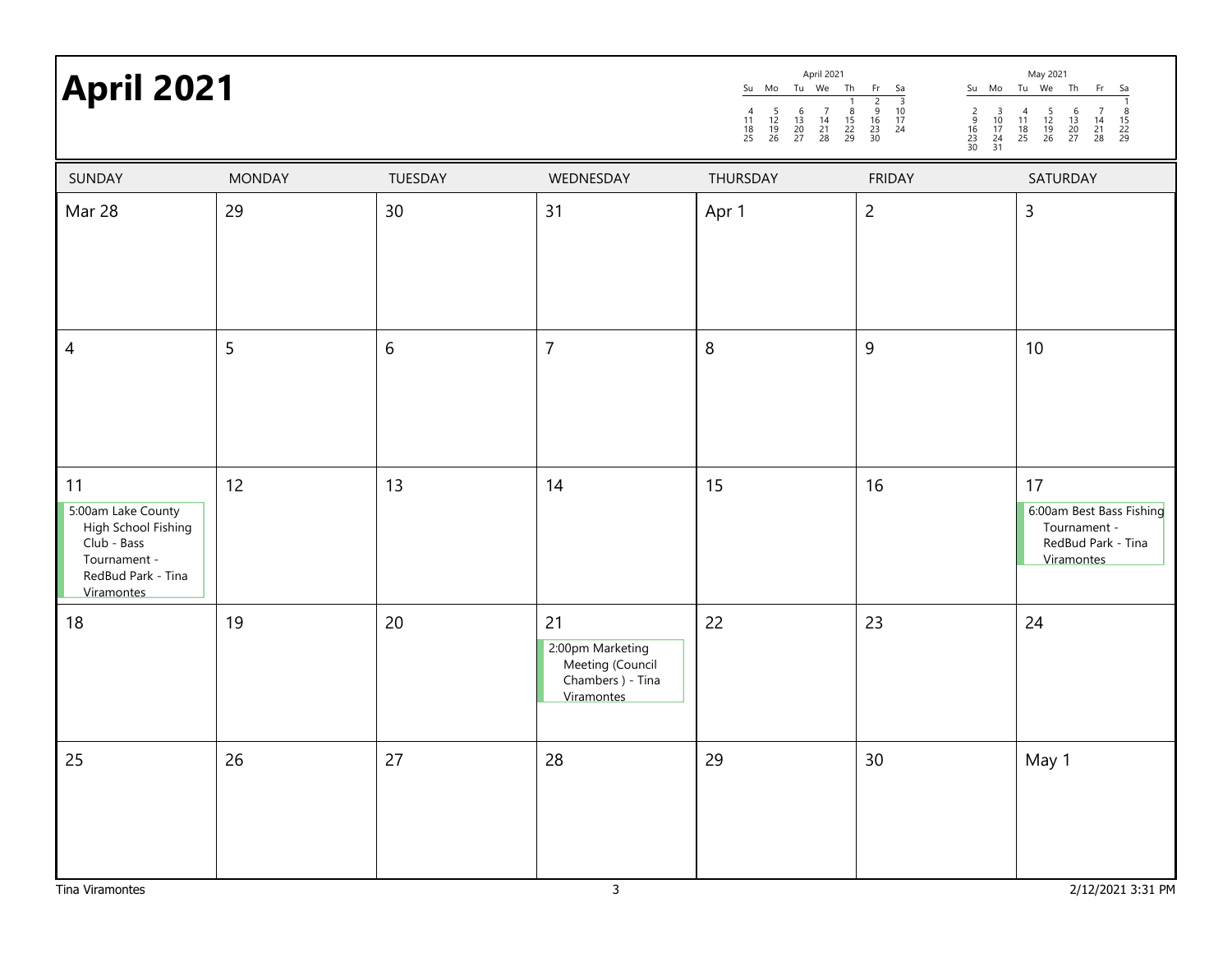| <b>May 2021</b> |               |                |                                                                                          | May 2021<br>June 2021<br>Su Mo Tu We<br>Th<br>Tu We<br>Fr<br>Su Mo<br>Th<br>Sa<br>Fr<br>$\begin{array}{r} 5a \\ \hline 5 \\ 12 \\ 19 \\ 26 \end{array}$<br>$\frac{2}{9}$<br>$\frac{16}{23}$<br>30<br>$\begin{array}{c}\n3 \\ 10 \\ 17 \\ 24\n\end{array}$<br>$\begin{array}{c}\n4 \\ 11 \\ 18 \\ 25\n\end{array}$<br>$\overline{1}$<br>$\mathbf{1}$<br>$\begin{array}{c} 5 \\ 12 \\ 19 \\ 26 \end{array}$<br>$\begin{array}{c} 6 \\ 13 \\ 20 \\ 27 \end{array}$<br>$\begin{array}{c} 7 \\ 14 \\ 21 \\ 28 \end{array}$<br>$\frac{8}{15}$<br>22<br>29<br>$\begin{array}{c} 6 \\ 13 \\ 20 \\ 27 \end{array}$<br>$\begin{array}{c} 7 \\ 14 \\ 21 \\ 28 \end{array}$<br>$\frac{8}{15}$<br>22<br>29<br>$\frac{2}{9}$<br>$\frac{16}{23}$<br>$\frac{23}{30}$<br>$\begin{array}{c} 3 \\ 10 \\ 17 \\ 24 \\ 31 \end{array}$<br>$\begin{array}{c} 4 \\ 11 \\ 18 \\ 25 \end{array}$ |                |                                                                                    |  |
|-----------------|---------------|----------------|------------------------------------------------------------------------------------------|------------------------------------------------------------------------------------------------------------------------------------------------------------------------------------------------------------------------------------------------------------------------------------------------------------------------------------------------------------------------------------------------------------------------------------------------------------------------------------------------------------------------------------------------------------------------------------------------------------------------------------------------------------------------------------------------------------------------------------------------------------------------------------------------------------------------------------------------------------------------|----------------|------------------------------------------------------------------------------------|--|
| SUNDAY          | <b>MONDAY</b> | TUESDAY        | WEDNESDAY                                                                                | THURSDAY                                                                                                                                                                                                                                                                                                                                                                                                                                                                                                                                                                                                                                                                                                                                                                                                                                                               | <b>FRIDAY</b>  | SATURDAY                                                                           |  |
| Apr 25          | 26            | 27             | 28                                                                                       | 29                                                                                                                                                                                                                                                                                                                                                                                                                                                                                                                                                                                                                                                                                                                                                                                                                                                                     | 30             | May 1                                                                              |  |
| $\overline{c}$  | $\mathsf 3$   | $\overline{4}$ | 5                                                                                        | $\boldsymbol{6}$                                                                                                                                                                                                                                                                                                                                                                                                                                                                                                                                                                                                                                                                                                                                                                                                                                                       | $\overline{7}$ | $\, 8$                                                                             |  |
| 9               | 10            | 11             | 12                                                                                       | 13                                                                                                                                                                                                                                                                                                                                                                                                                                                                                                                                                                                                                                                                                                                                                                                                                                                                     | 14             | 15<br>6:00am Best Bass Fishing<br>Tournament -<br>RedBud Park - Tina<br>Viramontes |  |
| 16              | 17            | 18             | 19<br>10:00am Raising of the<br>Flag 2021<br>2:00pm Marketing<br><b>Meeting (Council</b> | 20                                                                                                                                                                                                                                                                                                                                                                                                                                                                                                                                                                                                                                                                                                                                                                                                                                                                     | 21             | 22                                                                                 |  |
| 23              | 24            | 25             | 26                                                                                       | 27                                                                                                                                                                                                                                                                                                                                                                                                                                                                                                                                                                                                                                                                                                                                                                                                                                                                     | 28             | 29<br>8:00am Tentative - Soap<br><b>Box Derby</b>                                  |  |
| $30\,$          | 31            | Jun 1          | $\overline{c}$                                                                           | $\mathsf{3}$                                                                                                                                                                                                                                                                                                                                                                                                                                                                                                                                                                                                                                                                                                                                                                                                                                                           | $\overline{4}$ | 5                                                                                  |  |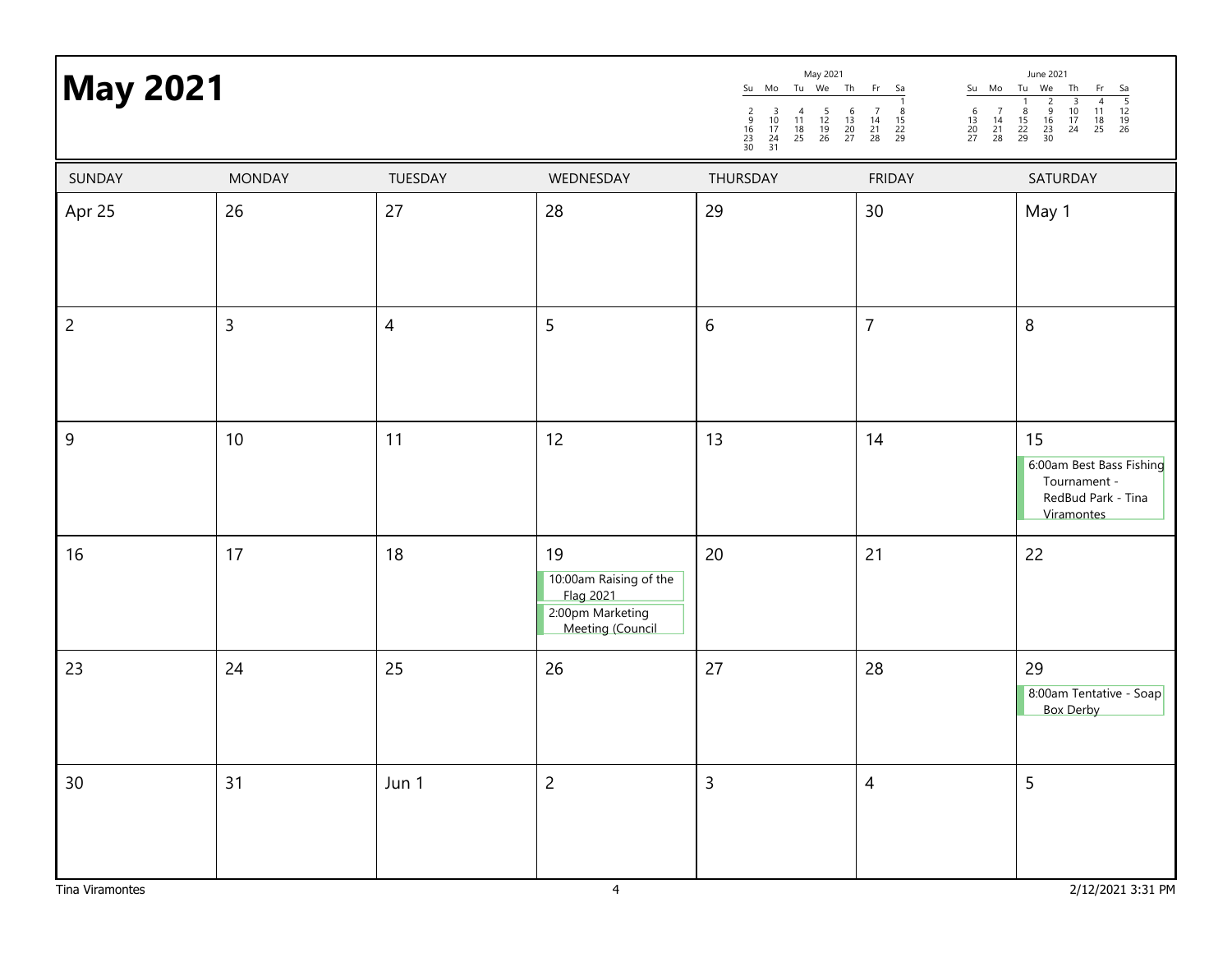# June 2021 **July** 2021 **July** 2021 **July 2021**

|                  |                |         |                                                                               | $\frac{1}{8}$<br>$\frac{15}{22}$<br>29<br>$\begin{array}{c}\n 2 \\  9 \\  16 \\  23 \\  30\n \end{array}$<br>$\begin{array}{c} 3 \\ 10 \\ 17 \\ 24 \end{array}$<br>$\begin{array}{c} 6 \\ 13 \\ 20 \\ 27 \end{array}$<br>$\begin{array}{c} 7 \\ 14 \\ 21 \\ 28 \end{array}$ | $\begin{array}{c} 4 \\ 11 \\ 18 \\ 25 \end{array}$<br>$\begin{array}{c} 5 \\ 12 \\ 19 \\ 26 \end{array}$<br>$\begin{array}{c} 4 \\ 11 \\ 18 \\ 25 \end{array}$<br>$\frac{5}{12}$<br>$\frac{12}{19}$<br>26 | $\frac{1}{8}$<br>$\frac{15}{22}$<br>29<br>$\begin{array}{ccc} 2 & 3 \\ 9 & 10 \\ 16 & 17 \\ 23 & 24 \\ 30 & 31 \end{array}$<br>$\begin{array}{c} 6 \\ 13 \\ 20 \\ 27 \end{array}$<br>$\begin{array}{c} 7 \\ 14 \\ 21 \\ 28 \end{array}$ |
|------------------|----------------|---------|-------------------------------------------------------------------------------|-----------------------------------------------------------------------------------------------------------------------------------------------------------------------------------------------------------------------------------------------------------------------------|-----------------------------------------------------------------------------------------------------------------------------------------------------------------------------------------------------------|-----------------------------------------------------------------------------------------------------------------------------------------------------------------------------------------------------------------------------------------|
| SUNDAY           | <b>MONDAY</b>  | TUESDAY | WEDNESDAY                                                                     | THURSDAY                                                                                                                                                                                                                                                                    | <b>FRIDAY</b>                                                                                                                                                                                             | SATURDAY                                                                                                                                                                                                                                |
| May 30           | 31             | Jun 1   | $\overline{c}$                                                                | $\mathsf{3}$                                                                                                                                                                                                                                                                | $\overline{4}$                                                                                                                                                                                            | 5<br>5:00am Best Bass Fishing<br>Tournament -<br>RedBud Park - Tina<br>Viramontes                                                                                                                                                       |
| $\boldsymbol{6}$ | $\overline{7}$ | $\, 8$  | $\overline{9}$                                                                | 10                                                                                                                                                                                                                                                                          | 11                                                                                                                                                                                                        | 12                                                                                                                                                                                                                                      |
| 13               | 14             | 15      | 16<br>2:00pm Marketing<br>Meeting (Council<br>Chambers ) - Tina<br>Viramontes | 17                                                                                                                                                                                                                                                                          | 18                                                                                                                                                                                                        | 19                                                                                                                                                                                                                                      |
| 20               | 21             | 22      | 23                                                                            | 24                                                                                                                                                                                                                                                                          | 25                                                                                                                                                                                                        | $26\,$                                                                                                                                                                                                                                  |
| 27               | 28             | 29      | 30                                                                            | Jul 1                                                                                                                                                                                                                                                                       | $\overline{c}$                                                                                                                                                                                            | $\overline{3}$                                                                                                                                                                                                                          |
| Tina Viramontes  |                |         | $\overline{5}$                                                                |                                                                                                                                                                                                                                                                             |                                                                                                                                                                                                           | 2/12/2021 3:31 PM                                                                                                                                                                                                                       |

Su Mo Tu We Th Fr Sa

Su Mo Tu We Th Fr Sa

June 2021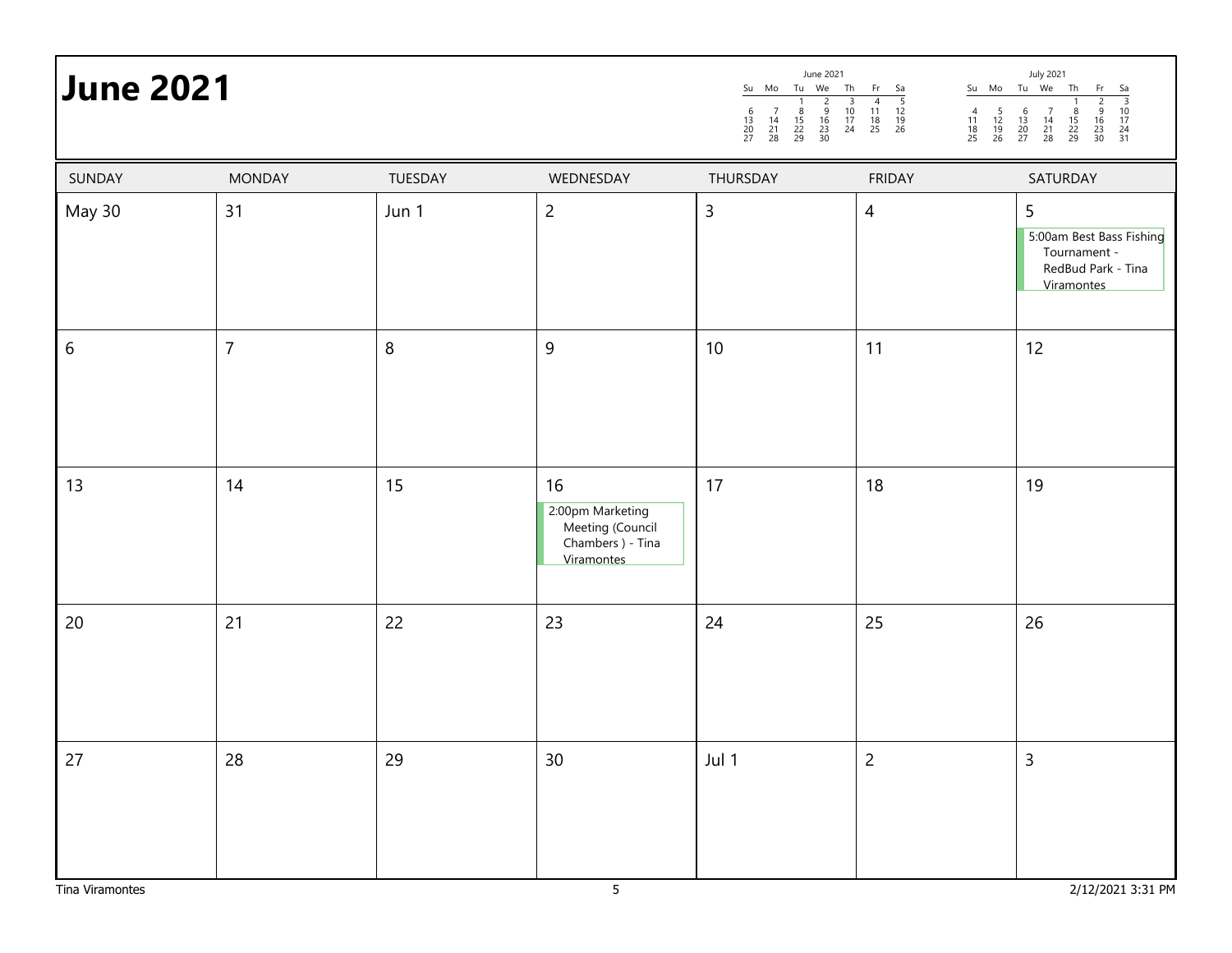| <b>July 2021</b> |               |         |                                                                               | Su Mo Tu We Th<br>$\frac{5}{12}$<br>$\frac{12}{19}$<br>26<br>$\begin{array}{c} 6 \\ 13 \\ 20 \\ 27 \end{array}$<br>$\frac{11}{18}$<br>25 | July 2021<br>Fr<br>Sa<br>$\frac{3}{10}$<br>$\frac{17}{24}$<br>$\frac{24}{31}$<br>$\frac{2}{9}$<br>$\frac{16}{23}$<br>30<br>$\frac{8}{15}$<br>22<br>29<br>$\frac{14}{21}$<br>28 | August 2021<br>$\frac{Su - Mo - Tu - We}{1 - 2 - 3 - 4}$<br>Th<br>Fr<br>Sa<br>$\frac{7}{14}$<br>$\frac{21}{28}$<br>$\frac{5}{12}$<br>$\frac{12}{19}$<br>26<br>$\frac{6}{13}$<br>$\frac{20}{27}$<br>$\begin{array}{c}\n2 \\ 9 \\ 16 \\ 23 \\ 30\n\end{array}$<br>$\begin{array}{r} 3 \\ 10 \\ 17 \\ 24 \\ 31 \end{array}$<br>$\frac{8}{15}$<br>22<br>29<br>$\frac{11}{18}$<br>25 |
|------------------|---------------|---------|-------------------------------------------------------------------------------|------------------------------------------------------------------------------------------------------------------------------------------|--------------------------------------------------------------------------------------------------------------------------------------------------------------------------------|---------------------------------------------------------------------------------------------------------------------------------------------------------------------------------------------------------------------------------------------------------------------------------------------------------------------------------------------------------------------------------|
| SUNDAY           | <b>MONDAY</b> | TUESDAY | WEDNESDAY                                                                     | THURSDAY                                                                                                                                 | <b>FRIDAY</b>                                                                                                                                                                  | SATURDAY                                                                                                                                                                                                                                                                                                                                                                        |
| <b>Jun 27</b>    | 28            | 29      | 30                                                                            | Jul 1                                                                                                                                    | $\overline{c}$                                                                                                                                                                 | $\mathsf{3}$<br>8:00am 4th of July<br>Parade                                                                                                                                                                                                                                                                                                                                    |
| $\overline{4}$   | 5             | $6\,$   | $\overline{7}$                                                                | 8                                                                                                                                        | $9$                                                                                                                                                                            | 10                                                                                                                                                                                                                                                                                                                                                                              |
| 11               | 12            | 13      | 14                                                                            | 15                                                                                                                                       | 16                                                                                                                                                                             | 17                                                                                                                                                                                                                                                                                                                                                                              |
| 18               | 19            | 20      | 21<br>2:00pm Marketing<br>Meeting (Council<br>Chambers ) - Tina<br>Viramontes | 22                                                                                                                                       | 23                                                                                                                                                                             | 24<br>5:30am Best Bass Fishing<br>Tournament -<br>RedBud Park - Tina<br>Viramontes                                                                                                                                                                                                                                                                                              |
| 25               | 26            | 27      | 28                                                                            | 29                                                                                                                                       | 30                                                                                                                                                                             | 31<br>5:30am Best Bass Fishing<br>Tournament -<br>RedBud Park - Tina<br>Viramontes                                                                                                                                                                                                                                                                                              |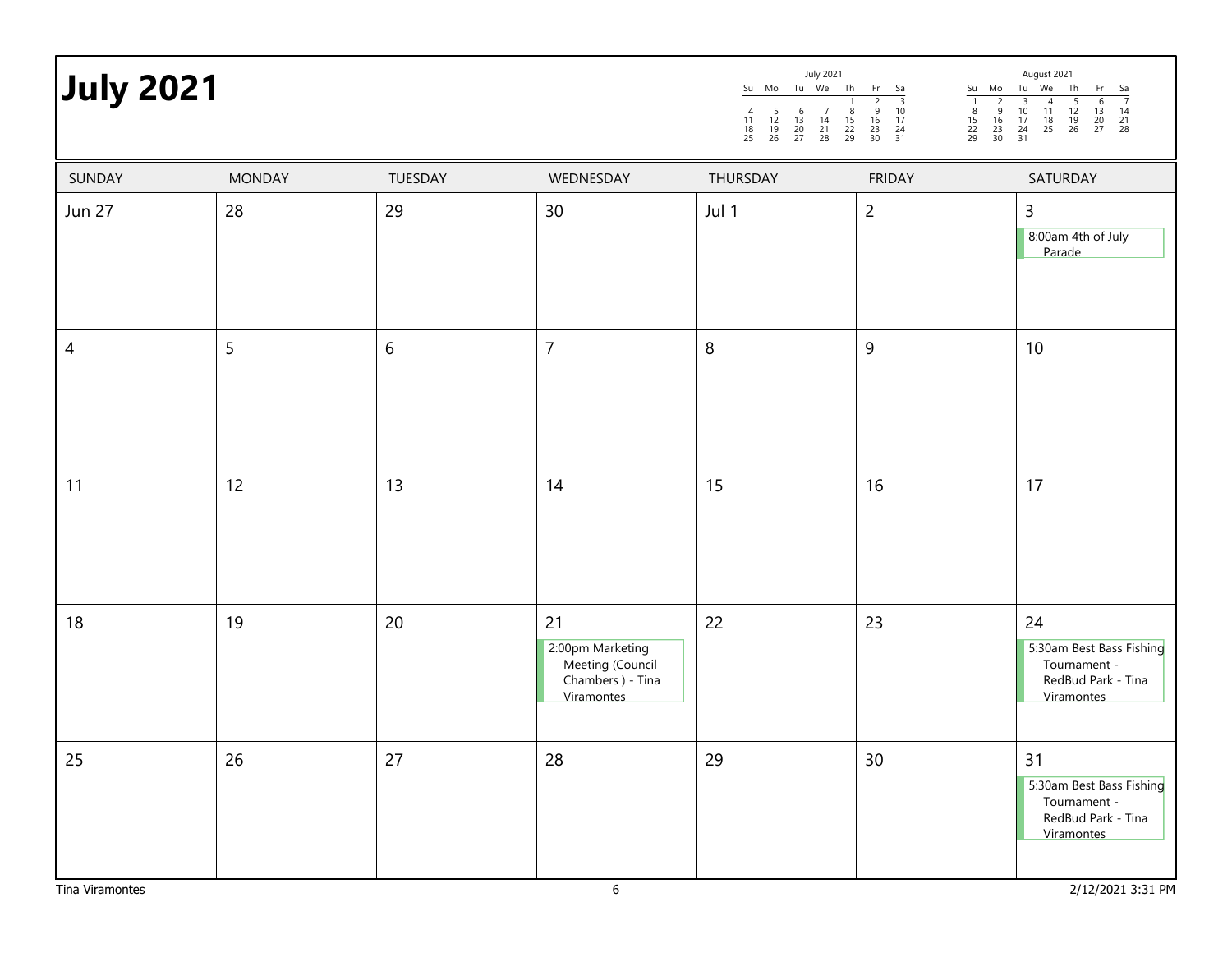# September 2021 **August 2021**

| <b>August 2021</b> |               |                |           | August 2021<br>Th<br>Tu We<br>Su<br>Mo<br>12<br>$\begin{array}{c} 19 \\ 26 \end{array}$<br>$\begin{array}{c} 18 \\ 25 \end{array}$<br>15<br>22<br>29<br>$\frac{17}{24}$<br>$\begin{array}{c} 16 \\ 23 \\ 30 \end{array}$<br>31 | Fr Sa<br>Su Mo<br>13<br>14<br>$\frac{20}{27}$<br>$^{21}_{28}$<br>$\frac{12}{19}$<br>26<br>$^{13}_{20}$<br>27 | September 2021<br>Th<br>Tu We<br>-Sa<br>- Fr<br>$\frac{17}{24}$<br>$\begin{array}{c} 16 \\ 23 \end{array}$<br>$\frac{14}{21}$<br>$\begin{array}{c} 15 \\ 22 \end{array}$<br>$\begin{array}{c} 18 \\ 25 \end{array}$<br>29<br>28<br>30 |
|--------------------|---------------|----------------|-----------|--------------------------------------------------------------------------------------------------------------------------------------------------------------------------------------------------------------------------------|--------------------------------------------------------------------------------------------------------------|---------------------------------------------------------------------------------------------------------------------------------------------------------------------------------------------------------------------------------------|
| SUNDAY             | <b>MONDAY</b> | <b>TUESDAY</b> | WEDNESDAY | <b>THURSDAY</b>                                                                                                                                                                                                                | <b>FRIDAY</b>                                                                                                | SATURDAY                                                                                                                                                                                                                              |
| Aug 1              |               | Ξ              | 4         |                                                                                                                                                                                                                                | b                                                                                                            |                                                                                                                                                                                                                                       |

| Aug 1           | $\overline{2}$ | $\mathsf{3}$ | $\overline{4}$                                                                    | 5              | $6\,$          | $\overline{7}$                                                                     |
|-----------------|----------------|--------------|-----------------------------------------------------------------------------------|----------------|----------------|------------------------------------------------------------------------------------|
|                 |                |              |                                                                                   |                |                |                                                                                    |
| 8               | $\overline{9}$ | $10\,$       | 11                                                                                | 12             | 13             | 14                                                                                 |
| 15              | $16\,$         | 17           | $18\,$<br>2:00pm Marketing<br>Meeting (Council<br>Chambers ) - Tina<br>Viramontes | 19             | $20\,$         | 21                                                                                 |
| 22              | 23             | 24           | 25                                                                                | 26             | 27             | 28<br>6:00am Best Bass Fishing<br>Tournament -<br>Redbud Park - Tina<br>Viramontes |
| 29              | $30\,$         | 31           | Sep 1                                                                             | $\overline{2}$ | $\overline{3}$ | $\overline{4}$                                                                     |
| Tina Viramontes |                |              | $\overline{7}$                                                                    |                |                | 2/12/2021 3:31 PM                                                                  |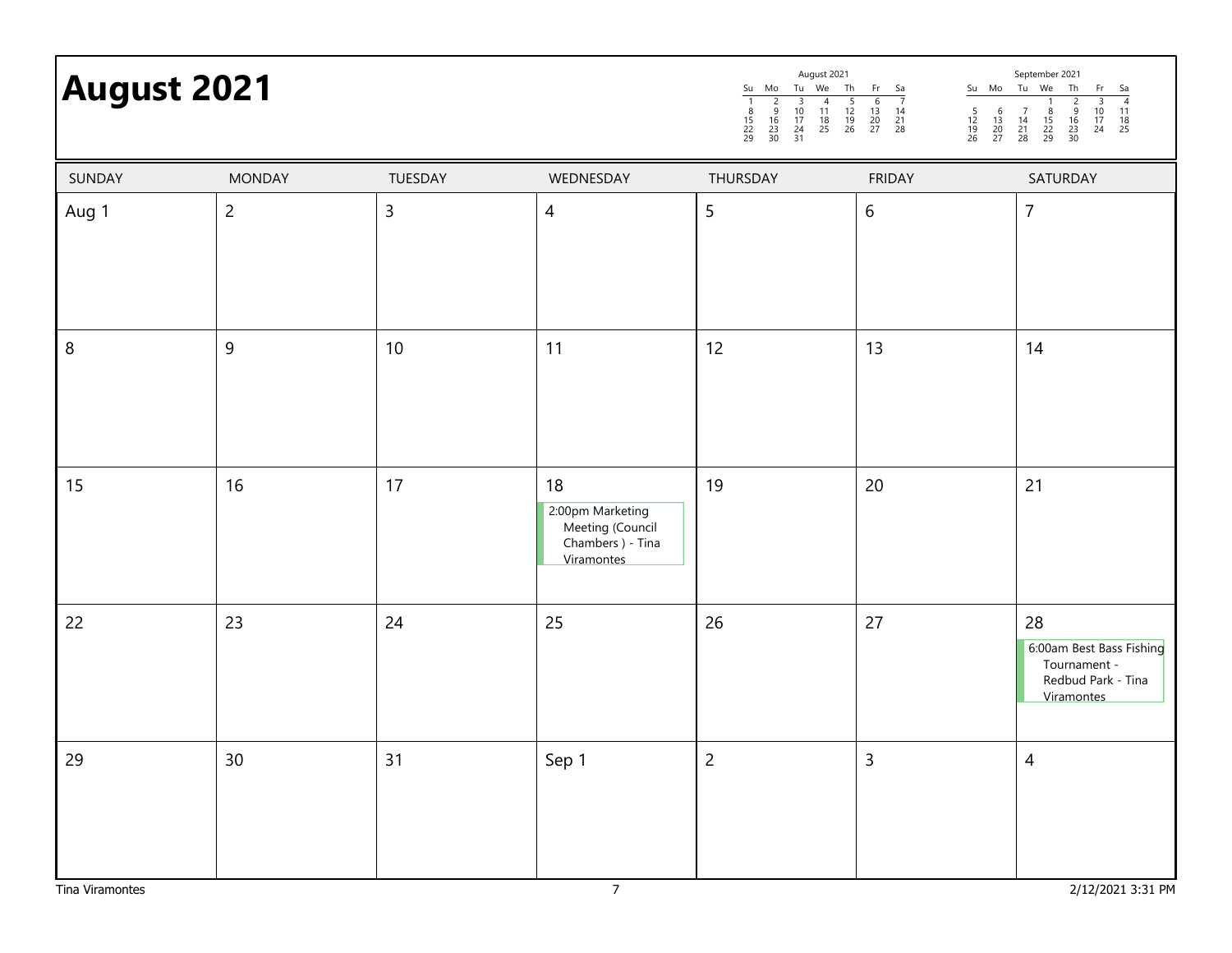## September 2021 and the september 2021 and the september 2021 and the september 2021 and the september 2021 and the september 2021 and the september 2021 and the september 2021 and the september 2021 and the september 2021

| September 2021 |                 |                |                                                                               | Su Mo Tu We<br>Th<br>$\begin{array}{c}\n2 \\ 9 \\ 16 \\ 23 \\ 30\n\end{array}$<br>$\begin{array}{c} 6 \\ 13 \\ 20 \\ 27 \end{array}$<br>$\frac{5}{12}$<br>$\frac{12}{19}$<br>26<br>$\begin{array}{c} 7 \\ 14 \\ 21 \\ 28 \end{array}$<br>$\frac{8}{15}$<br>22<br>29 | $\begin{array}{r} \n\text{Fr} \quad \text{Sa} \\ \hline\n3 \quad 4 \\ 10 \quad 11 \\ 17 \quad 18 \\ 24 \quad 25\n\end{array}$<br>Su Mo Tu We<br>$\frac{3}{10}$<br>$\frac{17}{24}$<br>$\frac{24}{31}$<br>$\begin{array}{c} 4 \\ 11 \\ 18 \\ 25 \end{array}$ | Th<br>Fr<br>$\begin{array}{r} 6a \\ \hline 2 \\ 9 \\ 16 \\ 23 \\ 30 \end{array}$<br>$\frac{5}{12}$<br>$\frac{12}{19}$<br>26<br>$\begin{array}{c} 6 \\ 13 \\ 20 \\ 27 \end{array}$<br>$\begin{array}{c} 7 \\ 14 \\ 21 \\ 28 \end{array}$<br>$\frac{8}{15}$<br>22<br>29 |
|----------------|-----------------|----------------|-------------------------------------------------------------------------------|---------------------------------------------------------------------------------------------------------------------------------------------------------------------------------------------------------------------------------------------------------------------|------------------------------------------------------------------------------------------------------------------------------------------------------------------------------------------------------------------------------------------------------------|-----------------------------------------------------------------------------------------------------------------------------------------------------------------------------------------------------------------------------------------------------------------------|
| SUNDAY         | <b>MONDAY</b>   | TUESDAY        | WEDNESDAY                                                                     | THURSDAY                                                                                                                                                                                                                                                            | <b>FRIDAY</b>                                                                                                                                                                                                                                              | SATURDAY                                                                                                                                                                                                                                                              |
| Aug 29         | 30 <sub>o</sub> | 31             | Sep 1                                                                         | $\overline{c}$                                                                                                                                                                                                                                                      | $\mathsf{3}$                                                                                                                                                                                                                                               | $\overline{4}$                                                                                                                                                                                                                                                        |
| 5              | $\sqrt{6}$      | $\overline{7}$ | 8                                                                             | $\overline{9}$                                                                                                                                                                                                                                                      | 10                                                                                                                                                                                                                                                         | 11                                                                                                                                                                                                                                                                    |
| 12             | 13              | 14             | 15<br>2:00pm Marketing<br>Meeting (Council<br>Chambers ) - Tina<br>Viramontes | 16                                                                                                                                                                                                                                                                  | 17                                                                                                                                                                                                                                                         | 18                                                                                                                                                                                                                                                                    |
| 19             | 20              | 21             | 22                                                                            | 23                                                                                                                                                                                                                                                                  | 24                                                                                                                                                                                                                                                         | 25                                                                                                                                                                                                                                                                    |
| 26             | 27              | $28\,$         | 29                                                                            | 30 <sup>°</sup>                                                                                                                                                                                                                                                     | Oct 1                                                                                                                                                                                                                                                      | $\overline{c}$                                                                                                                                                                                                                                                        |

September 2021

October 2021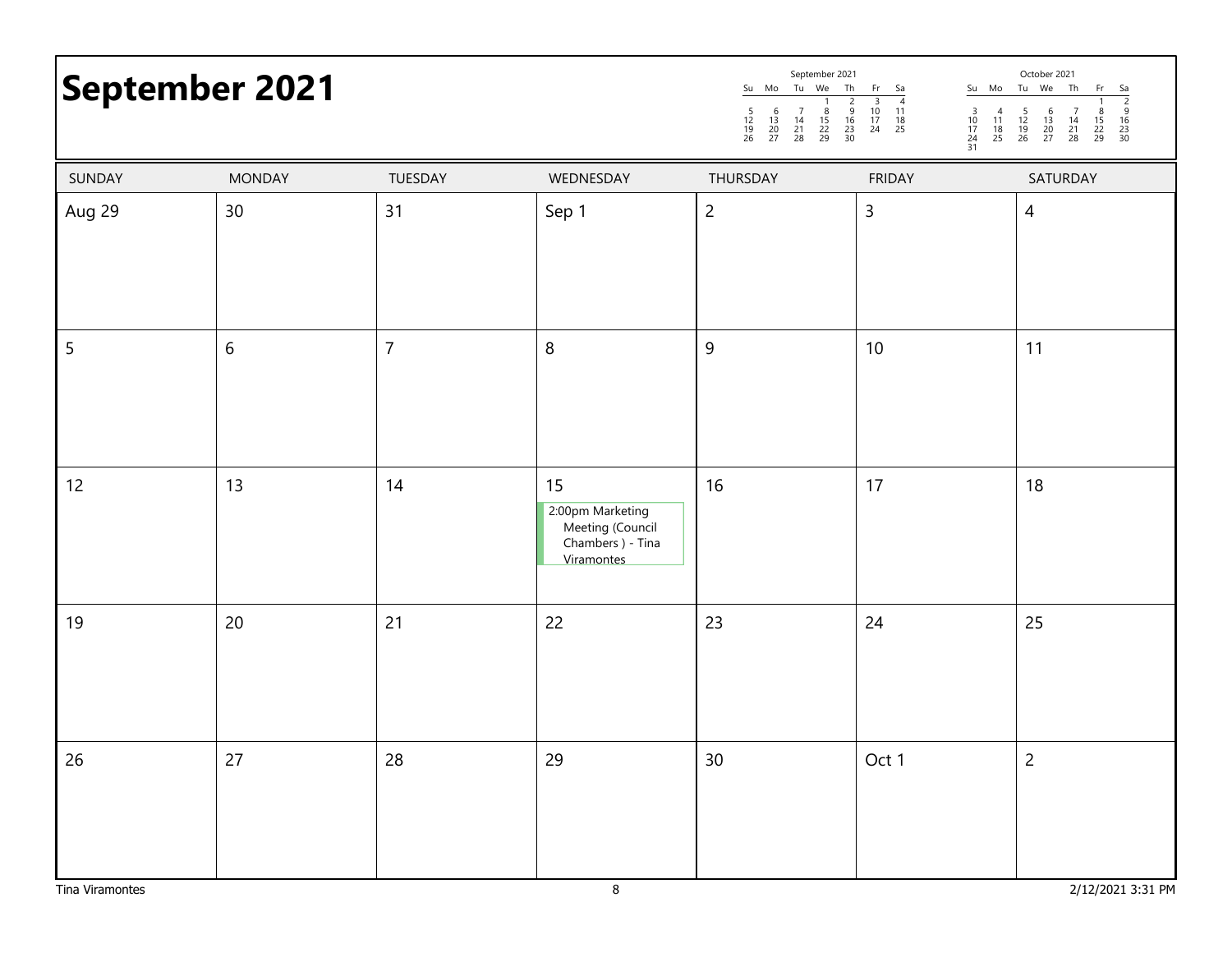| <b>October 2021</b>                                                                |               |                |                                                                               | October 2021<br>November 2021<br>Tu We Th<br>Su Mo<br>Fr<br>Su Mo<br>Tu We<br>Th<br>Sa<br>Fr<br>Sa<br>$\frac{6}{13}$<br>$\frac{20}{27}$<br>$\frac{2}{9}$<br>$\frac{16}{23}$<br>$\frac{23}{30}$<br>$\frac{5}{12}$<br>$\frac{12}{19}$<br>26<br>$\begin{array}{c}\n 3 \\  10 \\  17 \\  24\n\end{array}$<br>$\begin{array}{c}\n2 \\ 2 \\ 16 \\ 23 \\ 30\n\end{array}$<br>$\begin{array}{c}\n4 \\ 11 \\ 18 \\ 25\n\end{array}$<br>$\begin{array}{c} 7 \\ 14 \\ 21 \\ 28 \end{array}$<br>$\frac{8}{15}$<br>22<br>29<br>$\begin{array}{c} 6 \\ 13 \\ 20 \\ 27 \end{array}$<br>$\begin{array}{c} 7 \\ 14 \\ 21 \\ 28 \end{array}$<br>$\frac{8}{15}$<br>22<br>29<br>$\begin{array}{c} 4 \\ 11 \\ 18 \\ 25 \end{array}$<br>$\frac{5}{12}$<br>$\frac{12}{19}$<br>26<br>$\begin{array}{c} 3 \\ 10 \\ 17 \end{array}$<br>$\frac{24}{31}$ |               |                                                                 |  |
|------------------------------------------------------------------------------------|---------------|----------------|-------------------------------------------------------------------------------|------------------------------------------------------------------------------------------------------------------------------------------------------------------------------------------------------------------------------------------------------------------------------------------------------------------------------------------------------------------------------------------------------------------------------------------------------------------------------------------------------------------------------------------------------------------------------------------------------------------------------------------------------------------------------------------------------------------------------------------------------------------------------------------------------------------------------|---------------|-----------------------------------------------------------------|--|
| SUNDAY                                                                             | <b>MONDAY</b> | TUESDAY        | WEDNESDAY                                                                     | THURSDAY                                                                                                                                                                                                                                                                                                                                                                                                                                                                                                                                                                                                                                                                                                                                                                                                                     | <b>FRIDAY</b> | SATURDAY                                                        |  |
| Sep 26                                                                             | 27            | 28             | 29                                                                            | 30                                                                                                                                                                                                                                                                                                                                                                                                                                                                                                                                                                                                                                                                                                                                                                                                                           | Oct 1         | $\overline{c}$                                                  |  |
| $\mathsf{3}$                                                                       | 4             | 5              | $\boldsymbol{6}$                                                              | $\overline{7}$                                                                                                                                                                                                                                                                                                                                                                                                                                                                                                                                                                                                                                                                                                                                                                                                               | 8             | 9<br>6:00am Best Bass Fishing<br>- Red Bud - Tina<br>Viramontes |  |
| 10<br>6:00am Best Bass Fishing<br>Tournament -<br>RedBud Park - Tina<br>Viramontes | 11            | 12             | 13                                                                            | 14                                                                                                                                                                                                                                                                                                                                                                                                                                                                                                                                                                                                                                                                                                                                                                                                                           | 15            | 16                                                              |  |
| 17                                                                                 | 18            | 19             | 20<br>2:00pm Marketing<br>Meeting (Council<br>Chambers ) - Tina<br>Viramontes | 21                                                                                                                                                                                                                                                                                                                                                                                                                                                                                                                                                                                                                                                                                                                                                                                                                           | 22            | 23                                                              |  |
| 24                                                                                 | 25            | 26             | 27                                                                            | 28                                                                                                                                                                                                                                                                                                                                                                                                                                                                                                                                                                                                                                                                                                                                                                                                                           | 29            | 30                                                              |  |
| 31<br>5:00pm Halloween -<br>Trunk or Treat -                                       | Nov 1         | $\overline{c}$ | $\mathsf{3}$                                                                  | $\overline{4}$                                                                                                                                                                                                                                                                                                                                                                                                                                                                                                                                                                                                                                                                                                                                                                                                               | 5             | $\,$ 6 $\,$                                                     |  |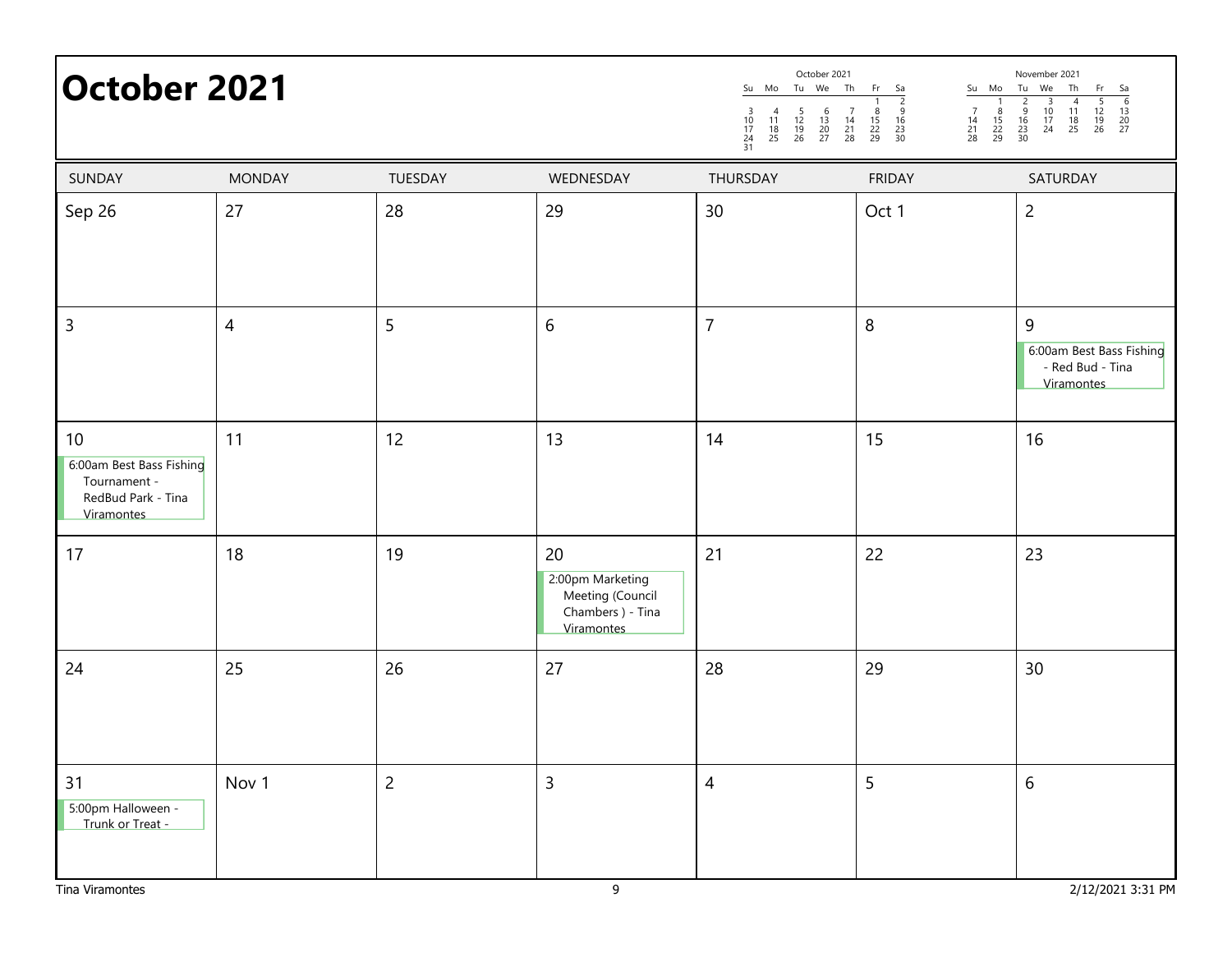|                | <b>November 2021</b> |                | <b>INOVERTIDEL SOST</b><br>December 2021<br>Su Mo Tu We Th Fr Sa<br>1 2 3 4 5 6<br>14 15 16 17 11 12 13<br>21 22 23 24 25 26 27<br>21 22 23 24 25 26 27<br>Su Mo Tu We Th<br>$\frac{Fr}{3}$ $\frac{Sa}{4}$<br>10 <sup>1</sup><br>$\begin{array}{c} 11 \\ 18 \\ 25 \end{array}$<br>$\frac{8}{15}$<br>22<br>29<br>$\frac{9}{16}$<br>$\frac{23}{30}$<br>$8$<br>15<br>22<br>29<br>$\frac{14}{21}$<br>28<br>$\frac{17}{24}$<br>31 |                          |               |                |
|----------------|----------------------|----------------|------------------------------------------------------------------------------------------------------------------------------------------------------------------------------------------------------------------------------------------------------------------------------------------------------------------------------------------------------------------------------------------------------------------------------|--------------------------|---------------|----------------|
| SUNDAY         | <b>MONDAY</b>        | TUESDAY        | WEDNESDAY                                                                                                                                                                                                                                                                                                                                                                                                                    | THURSDAY                 | <b>FRIDAY</b> | SATURDAY       |
| Oct 31         | Nov 1                | $\overline{2}$ | $\mathsf{3}$                                                                                                                                                                                                                                                                                                                                                                                                                 | $\overline{\mathcal{A}}$ | 5             | 6              |
| $\overline{7}$ | 8                    | 9              | 10                                                                                                                                                                                                                                                                                                                                                                                                                           | 11                       | 12            | 13             |
| 14             | 15                   | 16             | 17<br>2:00pm Marketing<br>Meeting (Council<br>Chambers ) - Tina<br>Viramontes                                                                                                                                                                                                                                                                                                                                                | 18                       | 19            | 20             |
| 21             | 22                   | 23             | 24                                                                                                                                                                                                                                                                                                                                                                                                                           | 25                       | 26            | 27             |
| 28             | 29                   | 30             | Dec 1                                                                                                                                                                                                                                                                                                                                                                                                                        | $\overline{2}$           | $\mathsf{3}$  | $\overline{4}$ |

December 2021

November 2021